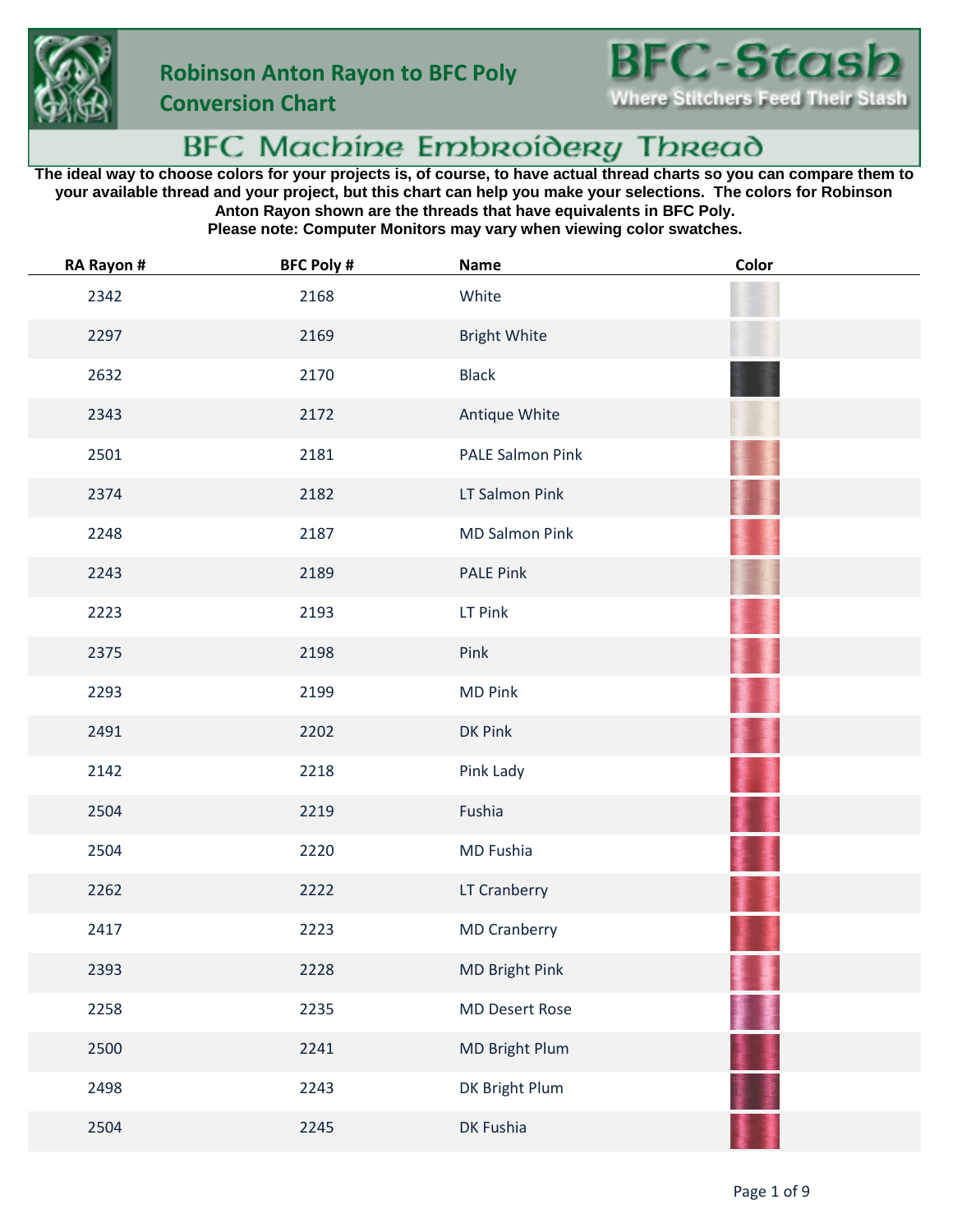| RA Rayon # | <b>BFC Poly #</b> | <b>Name</b>               | Color |
|------------|-------------------|---------------------------|-------|
| 2252       | 2247              | DK Burgandy               |       |
| 2413       | 2250              | PLST Peach                |       |
| 2253       | 2253              | LT Peach                  |       |
| 2414       | 2256              | MD Peach                  |       |
| 2237       | 2270              | DK Salmon Pink            |       |
| 2244       | 2271              | <b>MD Pink Carnation</b>  |       |
| 2508       | 2275              | DK Pink Carnation         |       |
| 2623       | 2278              | Ruby Red                  |       |
| 2472       | 2283              | DK Red Rust               |       |
| 2378       | 2287              | <b>DKST Burgandy</b>      |       |
| 2420       | 2291              | <b>Bright Red</b>         |       |
| 2266       | 2295              | Cherry Red                |       |
| 2276       | 2297              | Satin Red                 |       |
| 2421       | 2303              | DK Satin Red              |       |
| 2225       | 2306              | <b>DKST Satin Red</b>     |       |
| 2270       | 2307              | Red Wine                  |       |
| 2622       | 2317              | <b>MD Burgandy</b>        |       |
| 2494       | 2320              | <b>Desert Rose</b>        |       |
| 2491       | 2331              | LT Fushia                 |       |
| 2587       | 2342              | <b>Black Wine</b>         |       |
| 2325       | 2371              | LT Yellow                 |       |
| 2462       | 2376              | Yellow                    |       |
| 2560       | 2379              | <b>Buttered Popcorn</b>   |       |
| 2408       | 2380              | Buttercup                 |       |
| 2559       | 2388              | <b>PALE Mellow Yellow</b> |       |
| 2560       | 2403              | <b>Bright Popcorn</b>     |       |
| 2216       | 2411              | LT Apricot                |       |
| 2465       | 2412              | <b>MD Apricot</b>         |       |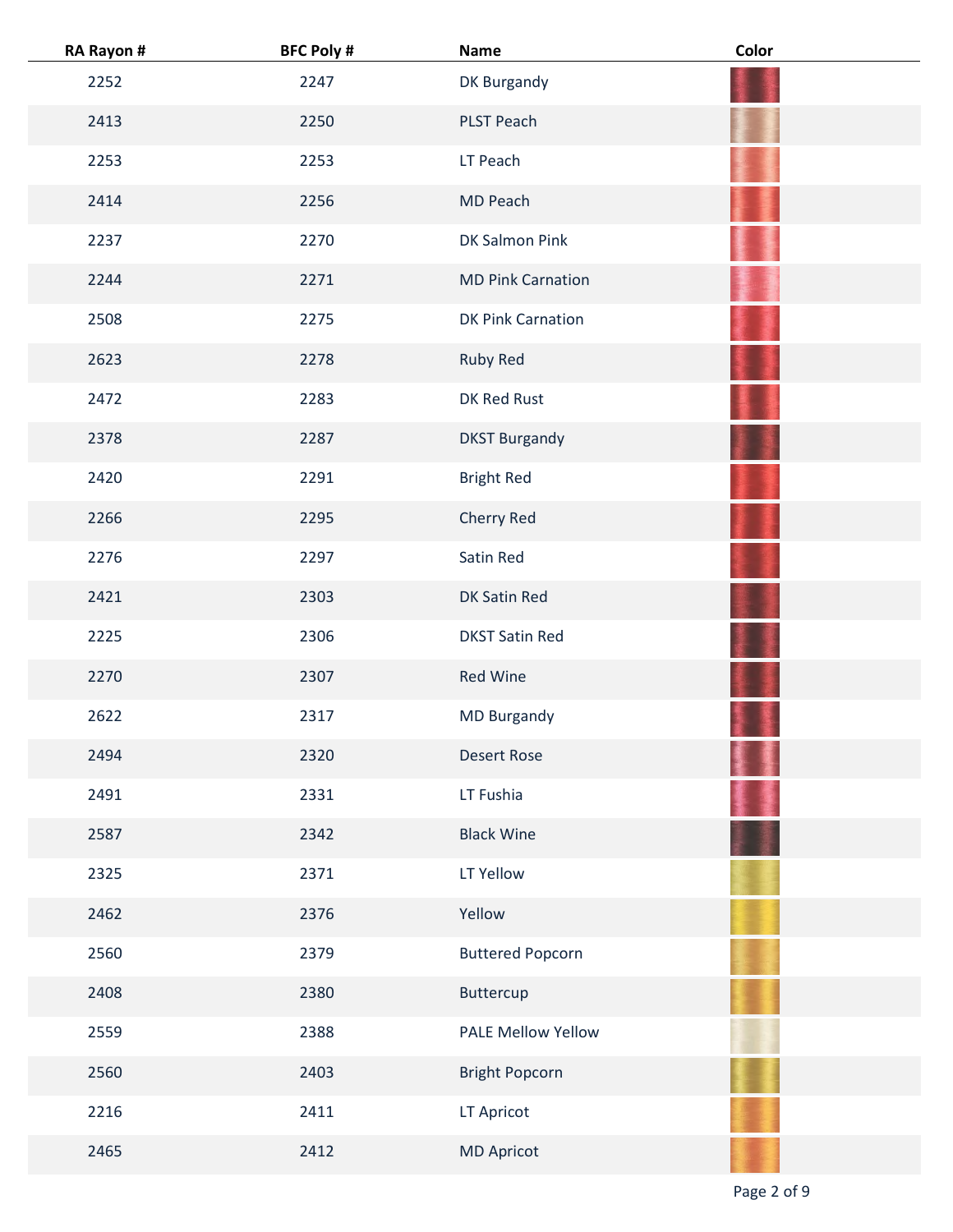| RA Rayon # | <b>BFC Poly #</b> | <b>Name</b>         | Color |
|------------|-------------------|---------------------|-------|
| 2463       | 2413              | Apricot             |       |
| 2330       | 2426              | <b>DKST Apricot</b> |       |
| 2256       | 2430              | MD Peach Fuzz       |       |
| 2257       | 2433              | LT Melon            |       |
| 2244       | 2435              | Melon               |       |
| 2513       | 2437              | DK Melon            |       |
| 2469       | 2454              | Orange              |       |
| 2236       | 2458              | Red Orange          |       |
| 2329       | 2465              | DK Red Orange       |       |
| 2377       | 2468              | <b>PLST Salmon</b>  |       |
| 2473       | 2473              | PALE Salmon         |       |
| 2581       | 2484              | Terra Cotta         |       |
| 2472       | 2490              | Beige               |       |
| 2299       | 2499              | LT Rose Taupe       |       |
| 2473       | 2513              | LT Salmon           |       |
| 2373       | 2515              | LT Rose             |       |
| 2608       | 2546              | DK Ash Rose         |       |
| 2510       | 2552              | <b>PALE Cameo</b>   |       |
| 2413       | 2553              | Bisque              |       |
| 2268       | 2567              | DK Brick            |       |
| 2538       | 2575              | <b>PALE Gray</b>    |       |
| 2551       | 2602              | Eggplant            |       |
| 2610       | 2611              | Nutmeg              |       |
| 2290       | 2642              | Chestnut            |       |
| 2570       | 2656              | Warm Sand           |       |
| 2400       | 2657              | <b>Mustard Gold</b> |       |
| 2476       | 2689              | Ecru                |       |
| 2582       | 2690              | <b>PALE Ecru</b>    |       |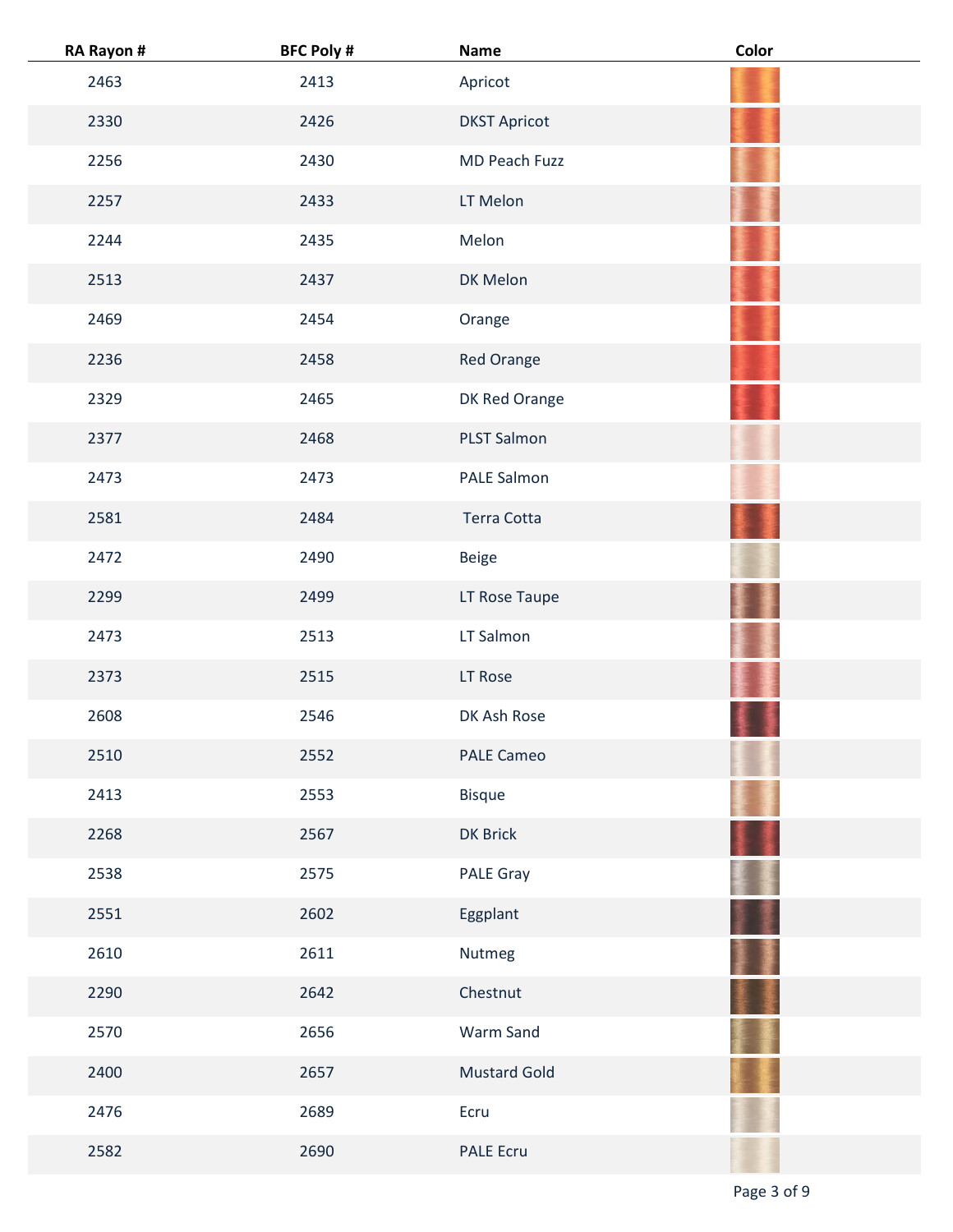| RA Rayon # | <b>BFC Poly #</b> | Name                     | Color |
|------------|-------------------|--------------------------|-------|
| 2476       | 2693              | LT Ecru                  |       |
| 2593       | 2709              | LT Putty                 |       |
| 2475       | 2729              | <b>MD Putty</b>          |       |
| 2298       | 2731              | Hemp                     |       |
| 2474       | 2748              | Taupe                    |       |
| 2332       | 2751              | PALE Gold                |       |
| 2489       | 2756              | DK Mustard Gold          |       |
| 2290       | 2758              | <b>MD Rust</b>           |       |
| 2477       | 2760              | <b>MD Taupe</b>          |       |
| 2336       | 2768              | Camel                    |       |
| 2739       | 2781              | Golden Mink              |       |
| 2566       | 2783              | DK Earth                 |       |
| 2576       | 2784              | <b>DKST Earth</b>        |       |
| 2571       | 2793              | <b>PALE Mink</b>         |       |
| 2489       | 2802              | Golden Brown             |       |
| 2739       | 2808              | Mink                     |       |
| 2575       | 2819              | <b>DKST Reddish Mink</b> |       |
| 2566       | 2821              | DK Reddish Mink          |       |
| 2461       | 2828              | Wheat                    |       |
| 2604       | 2829              | Yellow wheat             |       |
| 2203       | 2830              | LT Amber                 |       |
| 2406       | 2831              | <b>MD Amber</b>          |       |
| 2586       | 2832              | Golden Amber             |       |
| 2562       | 2833              | DK Golden Amber          |       |
| 2331       | 2834              | <b>Harvest Gold</b>      |       |
| 2543       | 2852              | LT Green Amber           |       |
| 2542       | 2873              | LT Olive                 |       |
| 2543       | 2881              | MD Olive                 |       |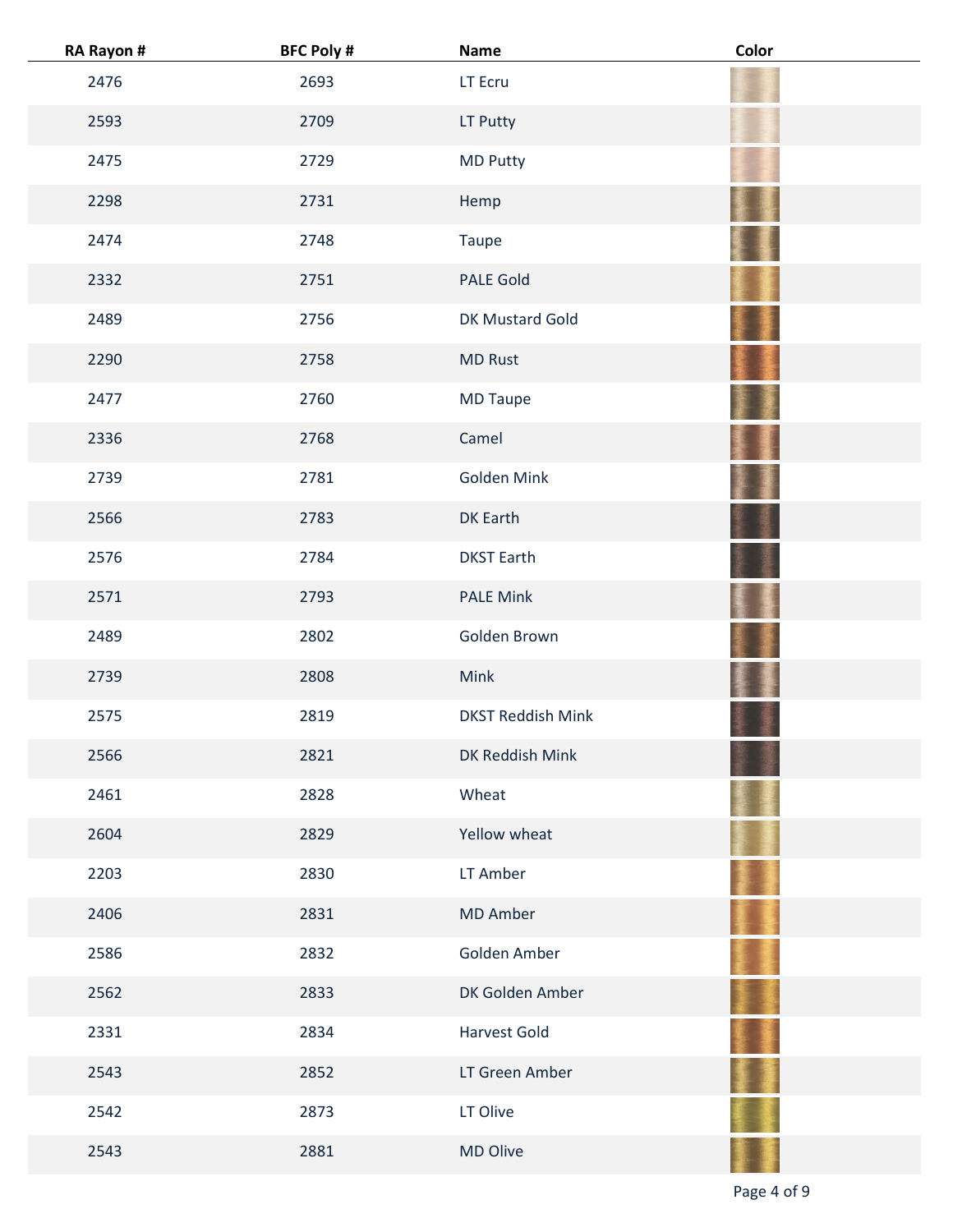| RA Rayon # | <b>BFC Poly #</b> | <b>Name</b>             | Color |
|------------|-------------------|-------------------------|-------|
| 2544       | 2899              | DK Olive                |       |
| 2317       | 2906              | Loden Green             |       |
| 2316       | 2911              | <b>PLST Aloe</b>        |       |
| 2241       | 2913              | <b>PALE Aloe</b>        |       |
| 2317       | 2943              | DK Yellow Green         |       |
| 2733       | 2949              | Sage Tint White         |       |
| 2221       | 2970              | <b>Basil</b>            |       |
| 2594       | 3009              | <b>MD Smoke Green</b>   |       |
| 2554       | 3013              | DK Smoke Green          |       |
| 2550       | 3014              | <b>DKST Smoke Green</b> |       |
| 2552       | 3023              | <b>DKST Pine Green</b>  |       |
| 2278       | 3032              | <b>PALE Smoke Green</b> |       |
| 2209       | 3034              | LT Spruce               |       |
| 2323       | 3035              | MD Spruce               |       |
| 2460       | 3038              | DK Spruce               |       |
| 2311       | 3049              | LT Jade                 |       |
| 2311       | 3050              | MD Aqua Green           |       |
| 2615       | 3059              | <b>DKST Aqua Green</b>  |       |
| 2311       | 3069              | MD Jade                 |       |
| 2597       | 3072              | DK Jade                 |       |
| 2390       | 3075              | DK Aqua Green           |       |
| 2447       | 3080              | <b>DK Emerald</b>       |       |
| 2443       | 3082              | <b>Bright Aqua</b>      |       |
| 2230       | 3092              | LT Moss                 |       |
| 2208       | 3105              | Pine Green              |       |
| 2555       | 3110              | <b>PLST Moss</b>        |       |
| 2282       | 3116              | <b>MD Moss</b>          |       |
| 2238       | 3133              | LT Mint                 |       |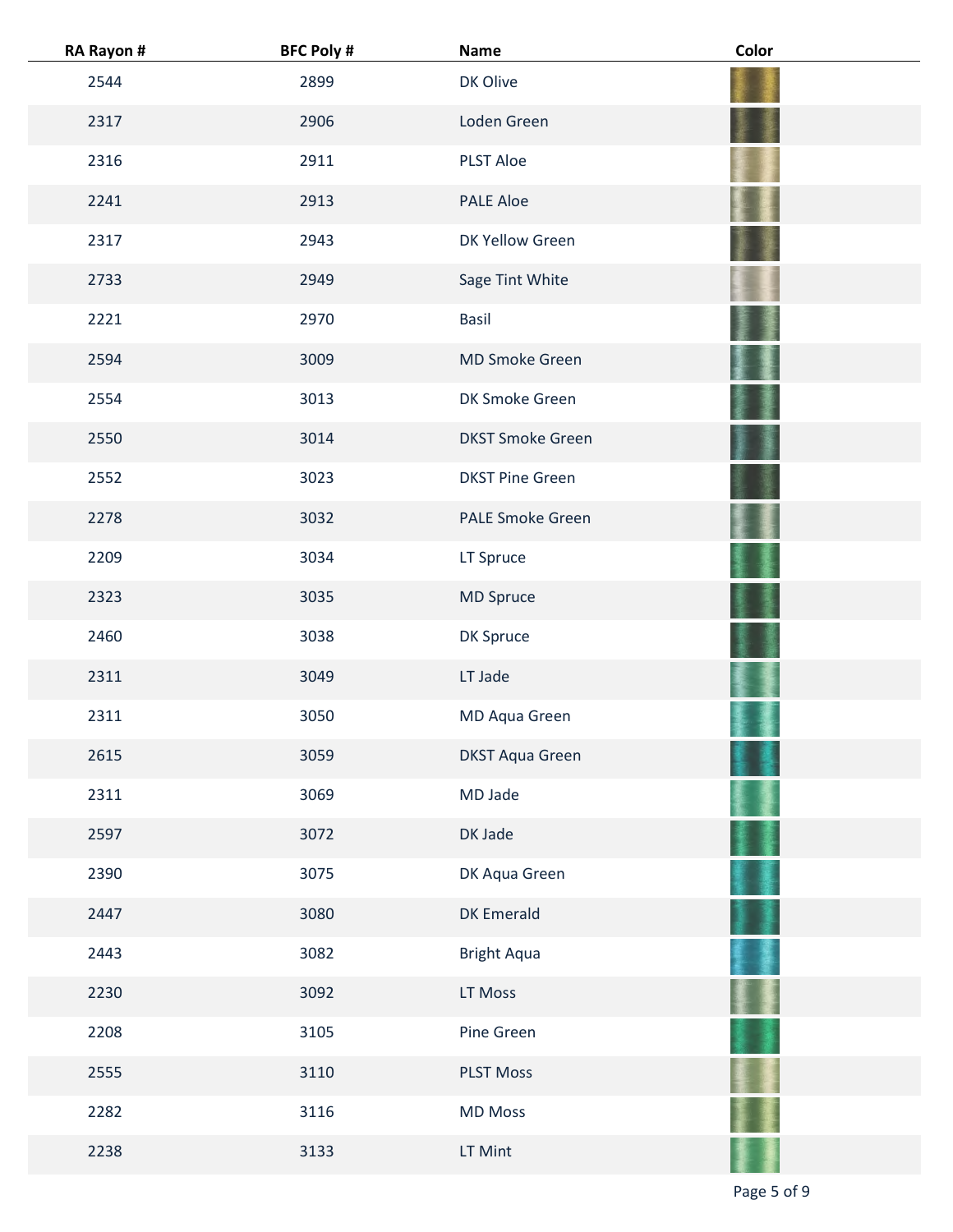| RA Rayon # | <b>BFC Poly #</b> | <b>Name</b>              | Color |
|------------|-------------------|--------------------------|-------|
| 2738       | 3136              | Spearmint                |       |
| 2229       | 3142              | <b>DKST Grass Green</b>  |       |
| 2460       | 3145              | <b>DKST Moss</b>         |       |
| 2547       | 3148              | <b>PLST Lime</b>         |       |
| 2321       | 3160              | <b>MD Spring Green</b>   |       |
| 2322       | 3161              | <b>Spring Green</b>      |       |
| 2395       | 3166              | DK Spring Green          |       |
| 2453       | 3167              | <b>DKST Spring Green</b> |       |
| 2316       | 3174              | LT Lime                  |       |
| 2579       | 3204              | <b>MD Shamrock Green</b> |       |
| 2208       | 3206              | DK Shamrock Green        |       |
| 2279       | 3211              | <b>MD Yellow Green</b>   |       |
| 2601       | 3225              | DK Loden Green           |       |
| 2595       | 3238              | Dk Grass Green           |       |
| 2537       | 3250              | <b>PLST Silver</b>       |       |
| 2221       | 3254              | MD Sage                  |       |
| 2617       | 3321              | MD Sea Green             |       |
| 2535       | 3324              | <b>DKST Blue Granite</b> |       |
| 2587       | 3340              | <b>MD Slate</b>          |       |
| 2212       | 3345              | <b>DK Slate</b>          |       |
| 2538       | 3368              | Silver Tint White        |       |
| 2485       | 3369              | <b>Gray Pearl</b>        |       |
| 2538       | 3370              | PALE Mauve Pearl         |       |
| 2274       | 3371              | PALE Cloud Gray          |       |
| 2618       | 3376              | LT Gray                  |       |
| 2407       | 3380              | <b>Steel Gray</b>        |       |
| 2739       | 3393              | LT Pigeon Gray           |       |
| 2573       | 3398              | DK Pigeon Gray           |       |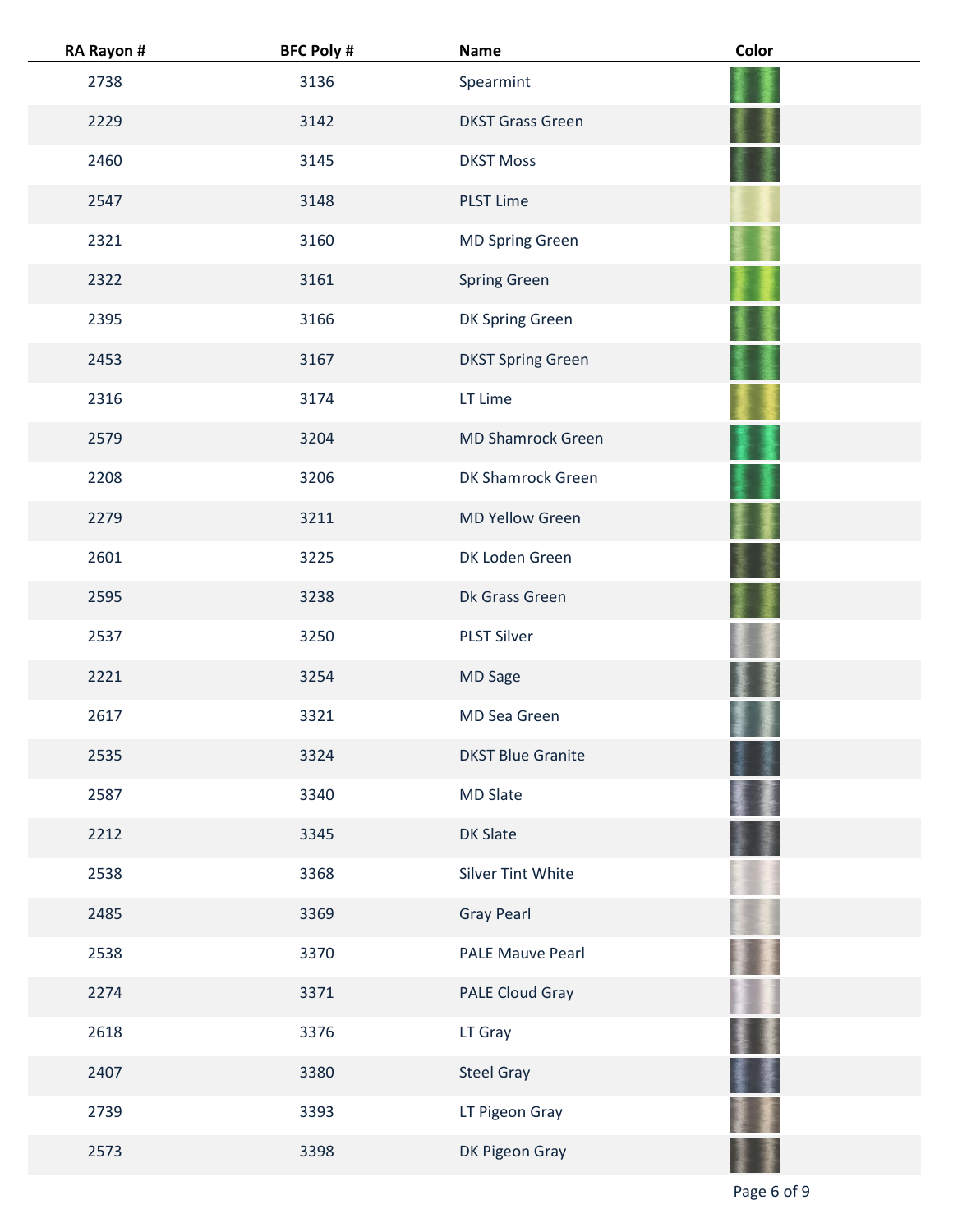| RA Rayon # | <b>BFC Poly #</b> | <b>Name</b>           | Color |
|------------|-------------------|-----------------------|-------|
| 2592       | 3409              | Silver                |       |
| 2573       | 3412              | MD Pigeon Gray        |       |
| 2217       | 3413              | MD Gray               |       |
| 2265       | 3415              | DK Gray               |       |
| 2217       | 3418              | DK Pewter             |       |
| 2600       | 3427              | <b>DKST Eggplant</b>  |       |
| 2540       | 3429              | <b>PLST Blue</b>      |       |
| 2640       | 3431              | <b>PALE Blue</b>      |       |
| 2536       | 3437              | Light Denim           |       |
| 2275       | 3468              | Light Turquoise       |       |
| 2614       | 3471              | Turquoise             |       |
| 2239       | 3472              | LT Peacock            |       |
| 2520       | 3474              | Peacock               |       |
| 2451       | 3479              | Deep Lake             |       |
| 2444       | 3507              | <b>DKST Lagoon</b>    |       |
| 2318       | 3511              | <b>PALE Teal</b>      |       |
| 2452       | 3513              | <b>PALE Teal Blue</b> |       |
| 2201       | 3514              | LT Teal               |       |
| 2210       | 3520              | <b>MD Teal</b>        |       |
| 2518       | 3531              | PALE Aqua             |       |
| 2310       | 3532              | LT Aqua               |       |
| 2442       | 3542              | DK Teal               |       |
| 2451       | 3545              | <b>DKST Teal</b>      |       |
| 2614       | 3559              | MD Turqoise           |       |
| 2737       | 3560              | LT Mediterranean Blue |       |
| 2442       | 3563              | Dk Turquoise          |       |
| 2215       | 3587              | Navy                  |       |
| 2528       | 3597              | Light Blue Aster      |       |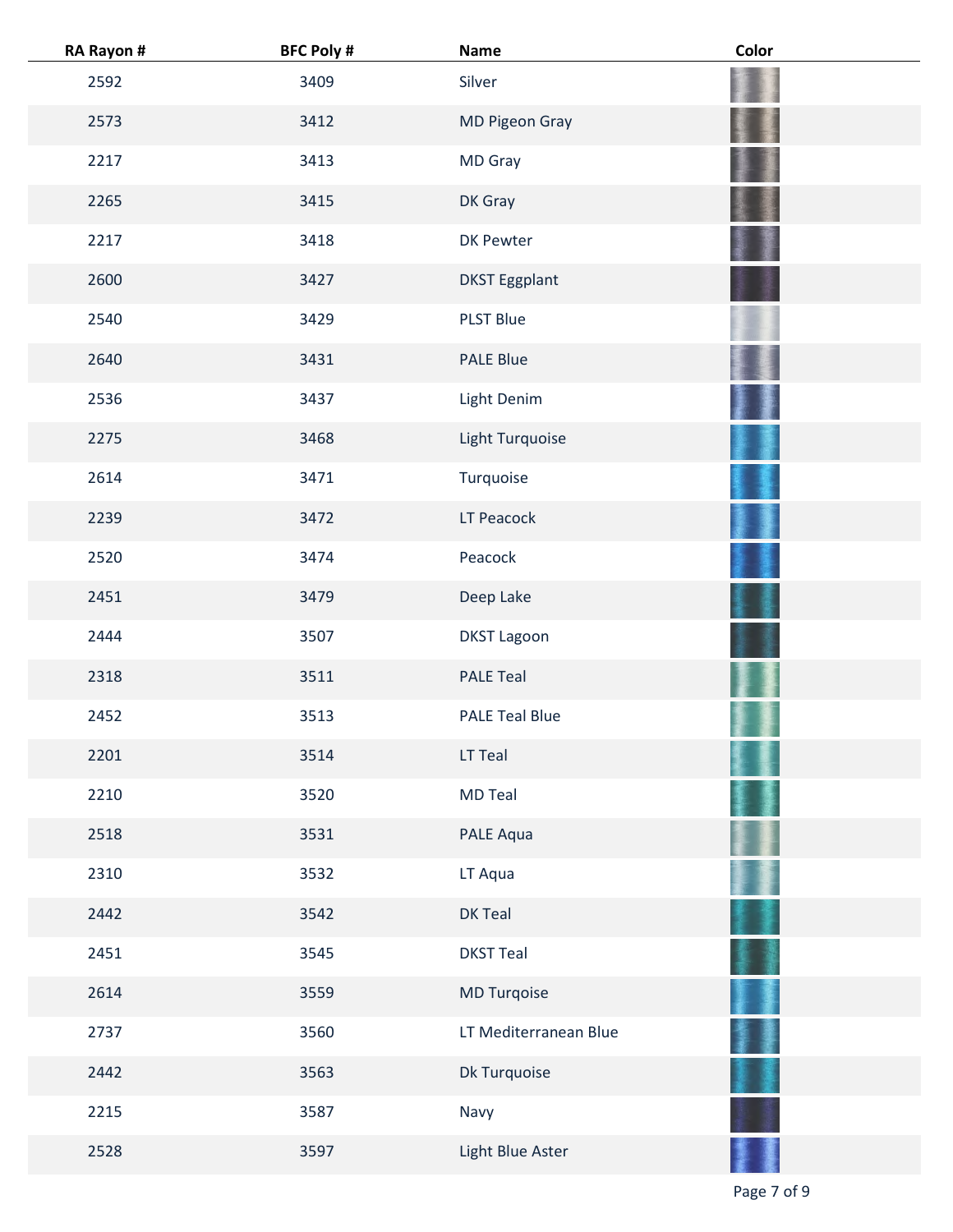| RA Rayon # | <b>BFC Poly #</b> | Name                     | Color |
|------------|-------------------|--------------------------|-------|
| 2529       | 3600              | MD Blue Aster            |       |
| 2527       | 3601              | DK Bright Aster          |       |
| 2526       | 3620              | French Blue              |       |
| 2302       | 3621              | DK Marine Blue           |       |
| 2598       | 3636              | LT Clear Blue            |       |
| 2617       | 3639              | Dusk Blue                |       |
| 2617       | 3645              | <b>Marine Blue</b>       |       |
| 2387       | 3646              | <b>DKST Navy</b>         |       |
| 2383       | 3649              | LT Bright Blue           |       |
| 2384       | 3655              | MD Bright Blue           |       |
| 2220       | 3660              | DK Bright Blue           |       |
| 2300       | 3670              | LT Blue                  |       |
| 2383       | 3674              | <b>PALE Aster Blue</b>   |       |
| 2434       | 3675              | <b>MD Clear Blue</b>     |       |
| 2384       | 3679              | DK Clear Blue            |       |
| 2405       | 3688              | Violet Tint White        |       |
| 2440       | 3704              | DK Heliotrope            |       |
| 2271       | 3713              | PALE Eggplant            |       |
| 2537       | 3728              | Lilac Tint White         |       |
| 2286       | 3733              | <b>MD Lilac</b>          |       |
| 2287       | 3735              | Heather                  |       |
| 2287       | 3751              | LT Periwinkle            |       |
| 2427       | 3758              | DK Heather               |       |
| 2628       | 3764              | DK Blue Purple           |       |
| 2288       | 3777              | <b>MD Lavender</b>       |       |
| 2600       | 3783              | Red Purple               |       |
| 2588       | 3793              | LT African Violet        |       |
| 2292       | 3796              | <b>MD African Violet</b> |       |